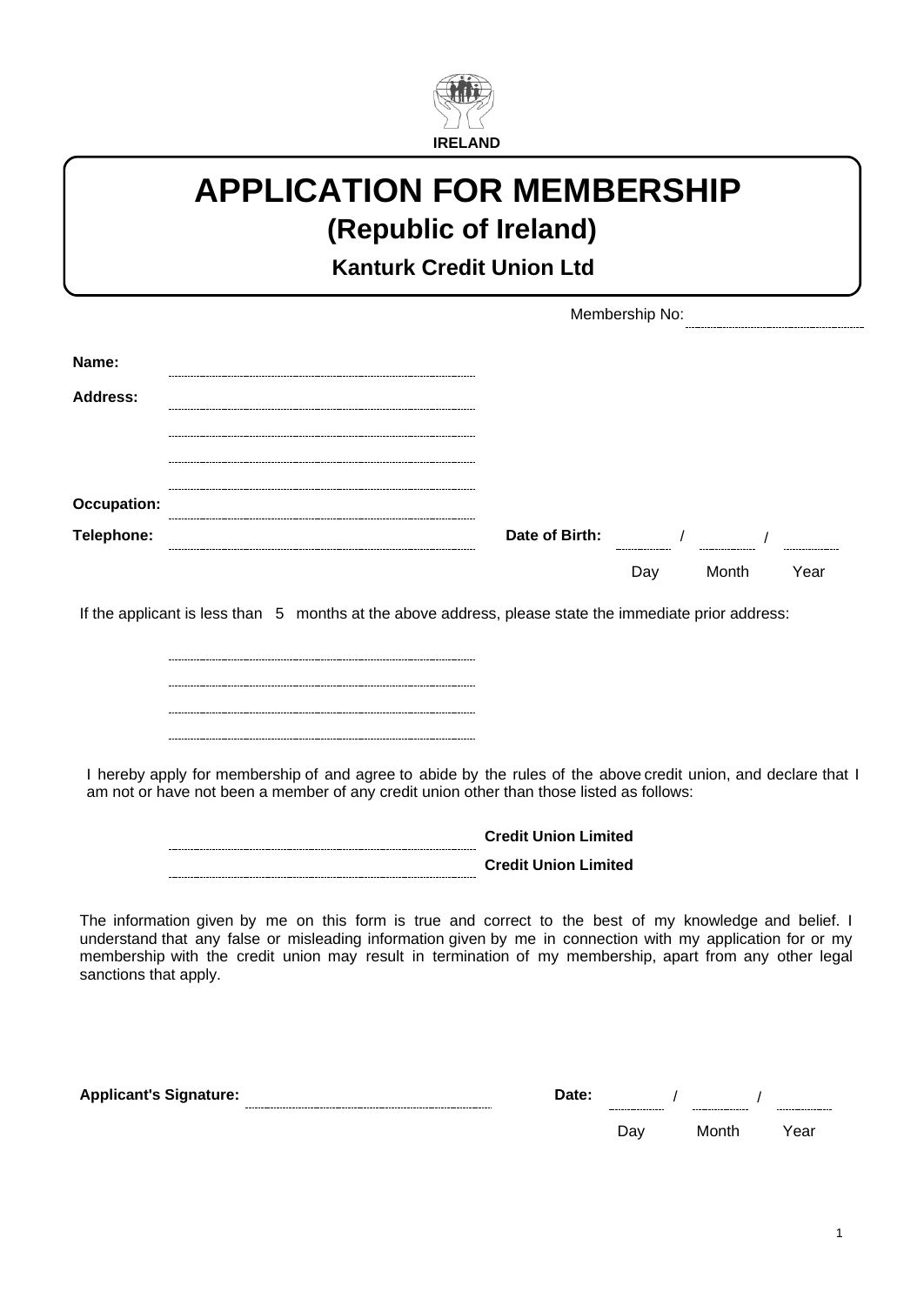

# **APPLICATION FOR MEMBERSHIP**(contd.)

| IN THE EVENT THAT THE APPLICATION FOR MEMBERSHIP IS IN RESPECT OF A<br>PERSON WHO IS UNABLE TO GIVE RECEIPTS                                                                                                                                               |  |
|------------------------------------------------------------------------------------------------------------------------------------------------------------------------------------------------------------------------------------------------------------|--|
| I/We hereby apply for membership in the name of the said<br>and I/we<br>acknowledge that all shares/deposits arising from this membership now and hereafter shall be his/her sole<br>property and all withdrawls shall be applied to his/her sole benefit. |  |
| In the event of the account being opened by more than one person it is required that:                                                                                                                                                                      |  |
| both parties / either party* be present to make withdrawals.                                                                                                                                                                                               |  |
| In the event of the account being opened by a person other than a parent/guardian of the member, [insert name<br>of parent or guardian]                                                                                                                    |  |
| as parent/guardian* shall be nominated to give any necessary receipts should the member be unable to do so.                                                                                                                                                |  |
| Signed:<br>Parent(s)/Guardian(s)/Other*                                                                                                                                                                                                                    |  |

### **Consent to use and disclosure/Data Protection Acts 1988 and 2003 and Section 71 of the Credit Union Act, 1997**

I understand that under the Data Protection Acts 1988 and 2003 (the "DPA") my consent may be required for the Credit Union to process personal data that it may have in its possession concerning me (including disclosure to third parties). I note that this personal data may include sensitive personal data, such as data about my health, within the meaning of the DPA, the processing of which requires my explicit consent.

I also understand that under section 71 of the Credit Union Act 1997, the Credit Union subject to exceptions listed in the Section, shall not disclose or permit to be disclosed, without my consent, any information that concerns an account or transaction of mine with the Credit Union.

For the purpose of assessing my application for membership, assessing any loan applications which I may make to you and generally for administering and monitoring any accounts I have with the Credit Union, including any loan accounts I have from time to time with you.

### 1. I consent

Date:

/ /

- to you seeking information concerning applications for loans and my credit history from the date of my original **(i)** consent from any credit union and for that purpose you may disclose any relevant information in any loan application which I may make to you or which you may have concerning me to any such credit union.
- To any credit union disclosing information to you concerning applications for loans and my credit history from **(ii)** the date of my original consent with any such credit union
- To you disclosing any information in any application (including loan applications) or in respect of any account **(iii)** or transaction of mine with the Credit Union from the date of my original consent to officers or employees of the Irish League of Credit Unions for the purpose of fulfilling our requirements and under the Savings Protection Scheme if such a scheme is operated on behalf of the Credit Union by the Irish League of Credit Unions: and
- To the processing of any information relating to me, either contained in this form or any other form or **(iv)** application, for the purpose of assessing applications and administering any accounts I maintain with the Credit Union.

\*Delete as appropriate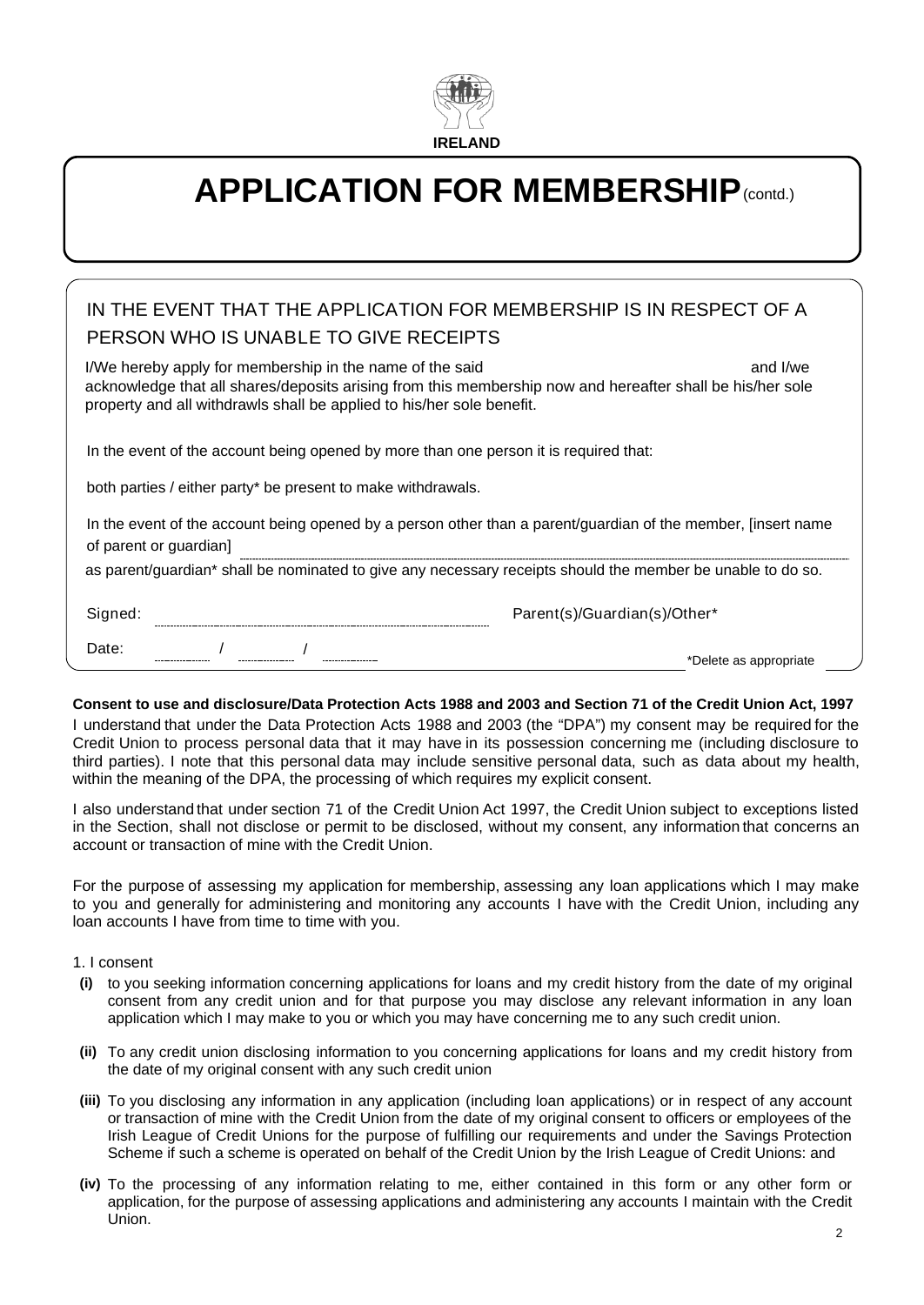

# **APPLICATION FOR MEMBERSHIP**(contd.)

From time to time, the Credit Union, or third parties selected by the Credit Union, may use your details to inform you of goods and/or services which may be of interest to you. 2.

The use of your details for marketing purposes will depend on the preferences that you express below:

#### **Opt-In (marketing by email, text message and fax)**

I consent to the Credit Union, or third parties selected by the Credit Union, informing me of goods or services that may be of interest to me by email, text message or fax.

#### **Opt-Out (other forms of marketing)**

Please tick the box opposite if you do not want the Credit Union, or third parties selected by the Credit Union to inform you by phone or letter of goods or services that may be of interest to you.

Please note that you have the right to access personal data held about you by the Credit Union and to correct any inaccuracies in such data.

| <b>Applicant's Signature:</b> | Date: |     |       |      |
|-------------------------------|-------|-----|-------|------|
| <b>Print Name:</b>            |       | Dav | Month | Year |
| Witnessed by:                 |       |     |       |      |
| <b>Print name:</b>            |       |     |       |      |

The information which is held on the ICB database relates to credit agreements between these ICB members and their customers/members. A condition of such agreements is that the customer/member agrees that the financial institution/credit union may use the data supplied for the purpose of credit checking. Consequently, where an individual enters a credit agreement with an ICB member, details of the individuals performance in complying with the with the terms of the agreement are input to the ICB "credit file" database, which may be assessed by all the members of the institute of the ICB. Each time a person applies for credit from an ICB member, that institution assesses the ICB's "credit file" to ascertain the applicant's performance under any previous credit agreements with ICB members.

- 3. In addition to paragraphs 1 and 2 above, I further consent to and authorise the Credit Union to process and retain data provided by me in respect of this application, to seek and provide credit references (searches), to record details of any transaction relating to a loan or other credit which may result from this application with the Irish Credit Bureau (ICB) for a period of 5 years from the date of closure of the loan and the ICB to record, retain and disclosure to its members details of such searches for a period of one year.
- I acknowledge that the Credit Union and/or the ICB are permitted to disclose any material misstatement of fact contained in the application for financial accommodation to its members and relevant bodies. I consent to any such application being processed, recorded and retained by the ICB. 4.

Please note that you have the right to access personal data held about you by the Credit Union and to correct any inaccuracies in such data.

| <b>Applicant's Signature:</b> | -------------------------------- | Date: | ------------------ | ------------------ |      |
|-------------------------------|----------------------------------|-------|--------------------|--------------------|------|
| <b>Print Name:</b>            |                                  |       | Dav                | Month              | Year |
| Witnessed by:                 |                                  |       |                    |                    |      |
| <b>Print name:</b>            |                                  |       |                    |                    |      |